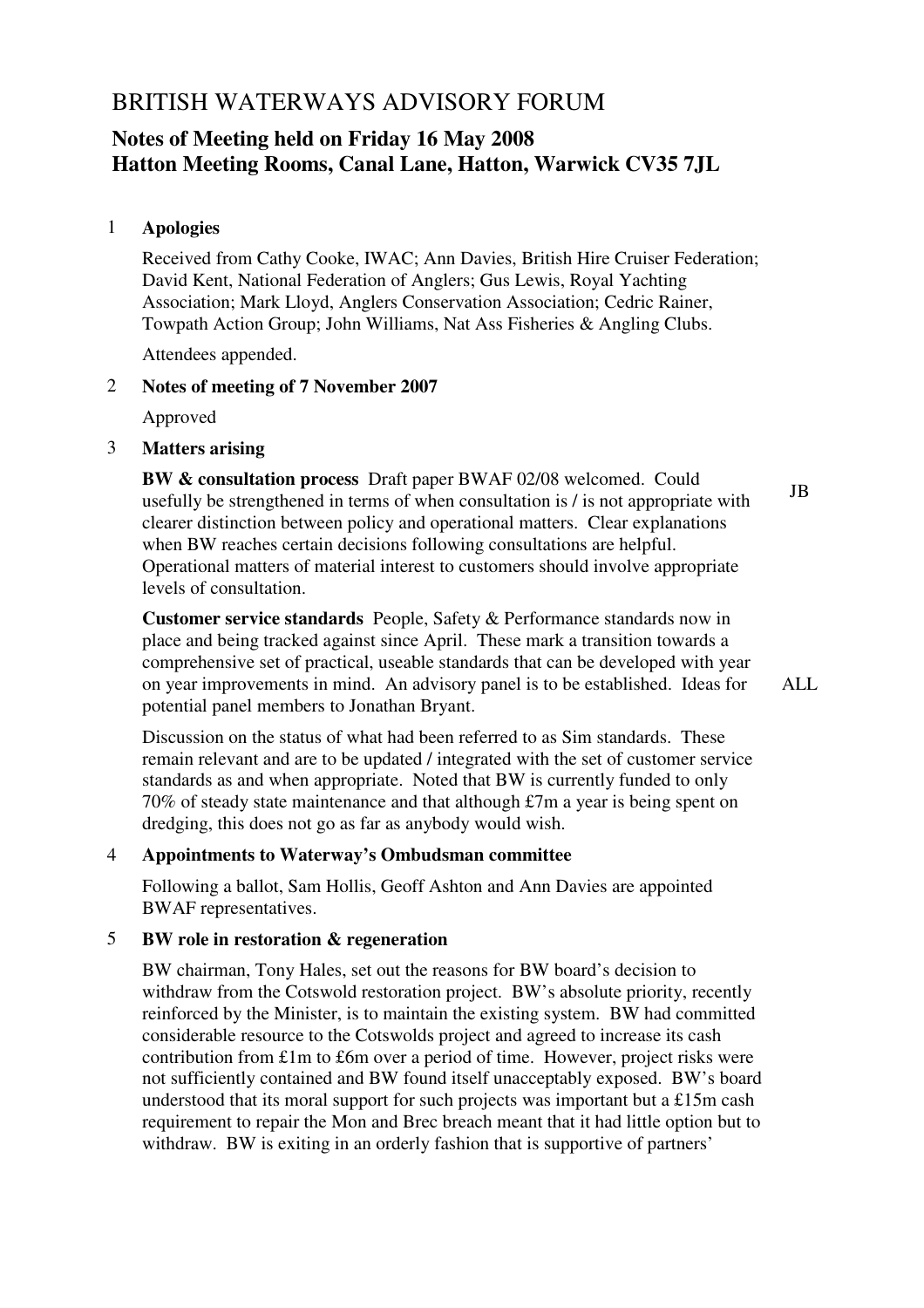further work and hopes that the project objectives can still be met at some point in the future. Other restoration and new waterway projects that BW is committed to are not at risk.

John Fletcher had not been surprised by the decision. BW had kept the project alive for longer than he anticipated. He referred to the excellent partnership arrangements on the Manchester, Bolton & Bury.

David Fletcher disagreed with the decision and urged BW to retain an interest. The project may come around again.

## 6 **Status review and future BW strategy**

Independent consultants KMPG, are shortly to report to the BW board on conclusions they have reached regarding future models for BW and what advantages, if any, these might offer over the current public corporation status. BW's board will consider these and determine which, if any, should be taken forward for discussion with its shareholder governments.

Leading on from this will be a programme of work around how BW can best take its waterway business forward strategically. This is likely to hinge around governance, commercial & borrowing powers and a modernisation programme all linked to public benefit and the funding of it.

BW will consult its stakeholders at key points in these processes and BWAF has a significant role to play in this. The time frame will be linked to the next comprehensive spending review. JB

## 7 **The six challenges**

John Dodwell who leads a working group considering these, reported on work to date. A first draft paper was subsequently circulated. It is clear that there are no easy quick fit answers. BWAF member organisations will continue to work towards improvements which might be achieved over the long term.

Comments to John Dodwell. Working group to draw conclusion by November meeting. BW to arrange research / analysis assistance regarding populations / household in local authority areas benefiting from BW waterways. ALL JB JD

#### 8 **Boat licence fees**

Additional paper BWAF 06/08 had been circulated by the licensing sub group led by the chairman. APCO will have further discussions with BW regarding business licences and results will be considered by the subgroup. Generally agreed that licences should not be based on miles travelled though there may be merit in a differential element for continuous cruisers. Agreed that means testing is not an option though some form of entry level support may be appropriate. General, but not unanimous view, that charging by area rather than length, could be workable. Continuous cruisers who wished to stay within a small geographical area might be offered a roving mooring permit. Group thanked for its considerations which had been captured.

The paper to be updated, setting out proposed principles and specific recommendations. The next step is to model alternative pricing options to show effects on both individual customer groups and on BW revenue. BWAF will then advise further. NS SA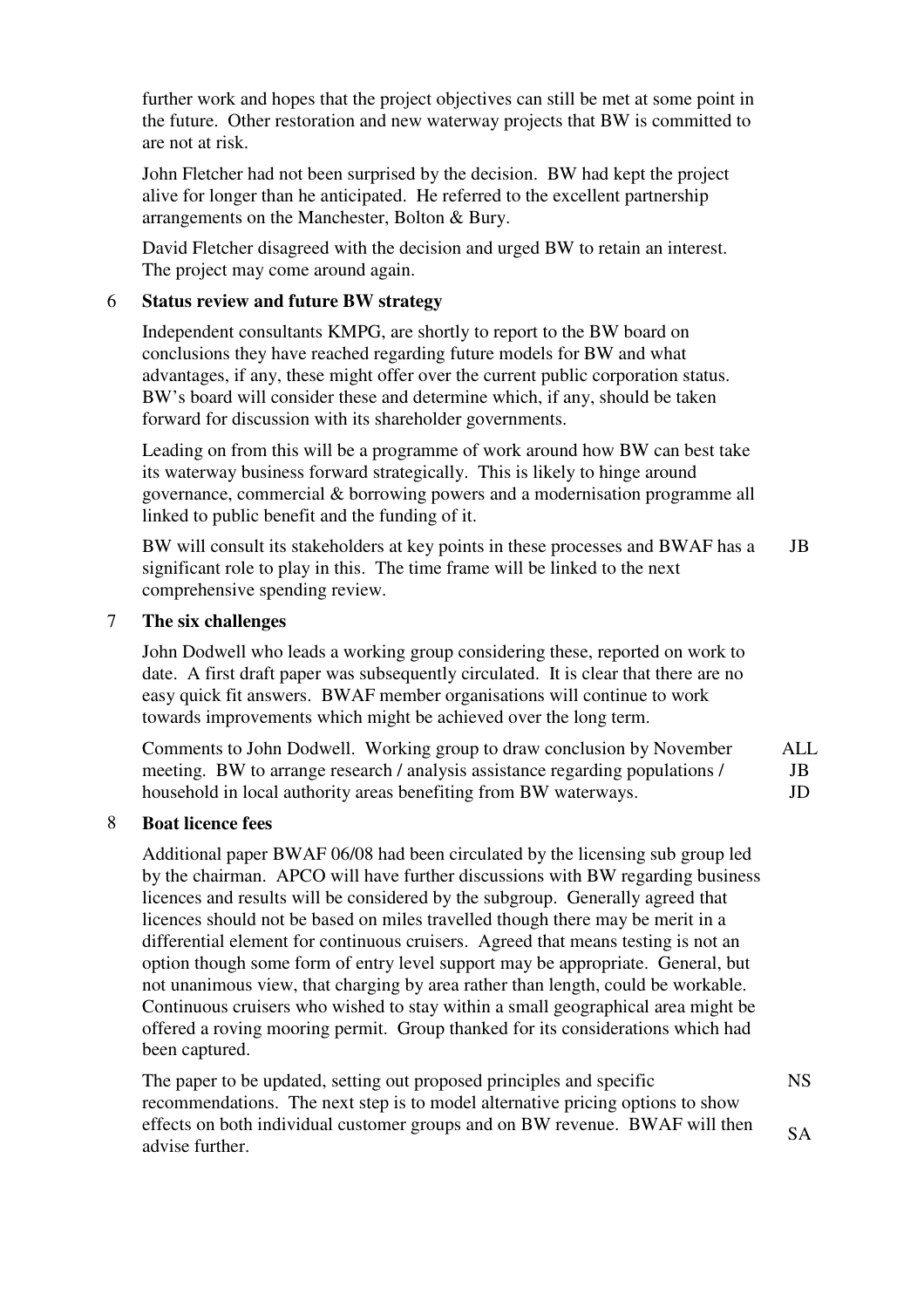## 9 **Allocation / pricing of BW moorings**

Draft consultation paper reviewed and discussed. It is a complex subject and this consultation may attract more response from representative organisations than from individual boating customers.

If the key issues could be summarised in a few pages then more individual boating customers are likely to participate in the consultation. The response form upfront alongside a summary might also assist – it could make the consultation accessible to more people. SA

Noted that BW has around 4,500 directly managed moorings and around 160 had been tendered so far. Point made that the consultation avoids the question of residential moorings and geographical factors.

Noted that breadth of view within BWAF on this subject is considerable. However, it would provide a high level steer on the main factors.

NS

#### 10 **Report from heritage sub group**

Notes of the group chaired by David Fletcher had been circulated BWAF 05/08. He commended BW's policy and direction documentation. Also implementation manuals. The group was recommending some minor amendments which BW would consider. The plan to have volunteer heritage experts supporting BW teams in each area was welcomed. RE DF

Robin Evans asked BWAF members to inform him if they learned of instances where BW had fallen short on a heritage perspective. Occasionally things can go wrong and BW needs to take lessons from such circumstances. ALL

The group requested that BW considers the appointment of a non exec with specific heritage experience. Tony Hales pointed out that three board members have experience of railway preservation, historic dockyards and building preservation trusts, respectively. In addition Sir Neil Cossons, a previous BW board member remains close to the board and available when required.

Disposal policy for BW working boats was questioned. Why are private individuals currently prohibited from acquiring them? Robin Evans welcomed this question since individuals are often better placed to care for boats than charitable bodies. Current policy reflects previous representations to BW by waterway organisations but BW will amend the policy in the light of this discussion. BWAF through its heritage subgroup might advise, if required, on relevant matters relating to such disposals. RE

#### 11 **Water abstraction**

Item deferred.

### 12 **BW residential property portfolio**

BW is undertaking a review of its residential property portfolio to determine whether there are better ways to care for and generate income from it than existing directly managed arrangements. Professional advice being sought. All tenants have been informed.